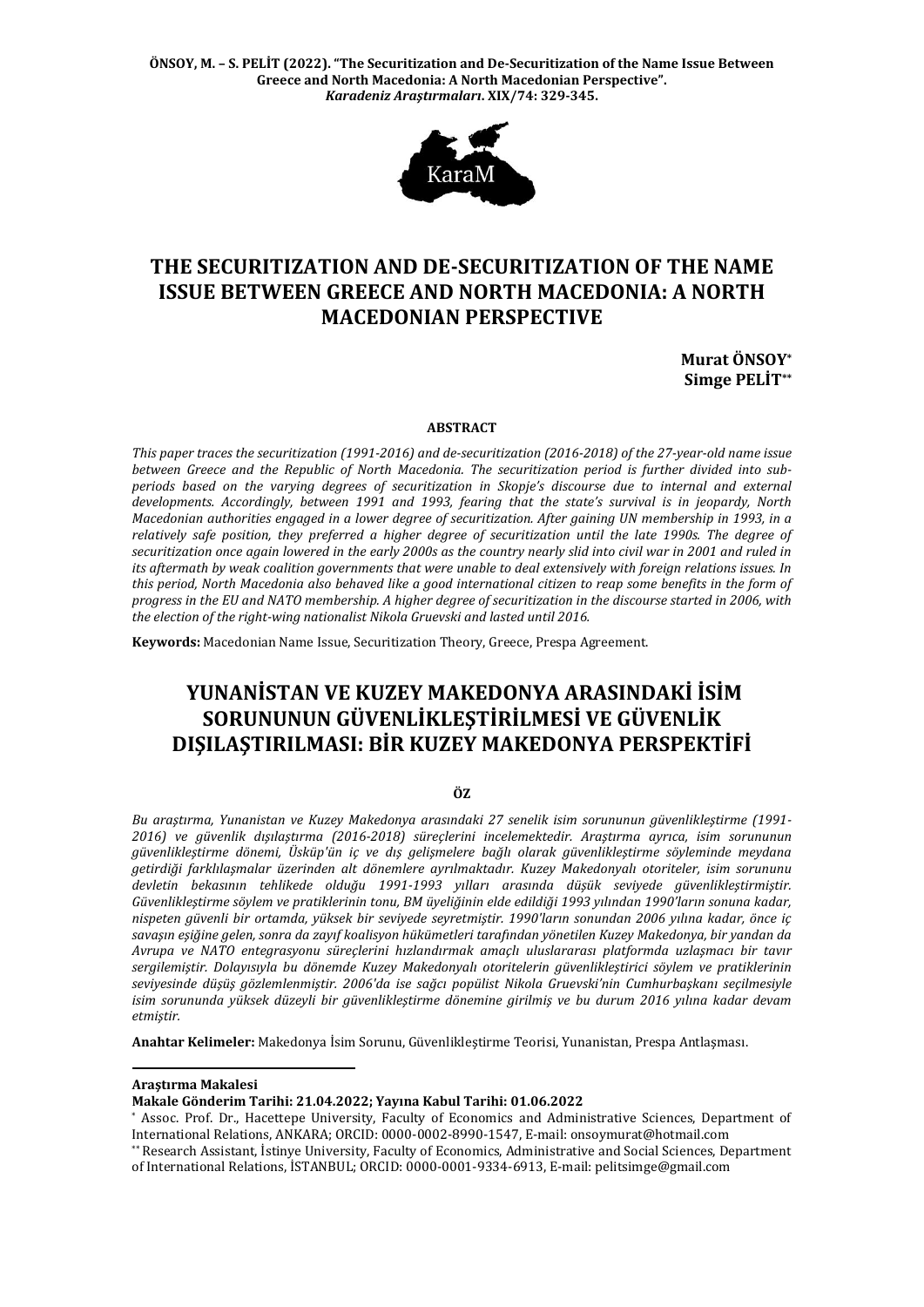### **Introduction**

The Macedonian name issue is part of a complex diplomatic controversy between Greece and North Macedonia over historical narratives, identity, culture, and symbols. Felt threatened by the constitutional and historical claims of the newly established Slavo-Macedonian state to the name Macedonia and the legacy of the Ancient Macedonians, Athens adopted a hard-line policy toward Greece's northern neighbor. On the other hand, the response of Skopje was no less extreme. The two neighbors hardly compromised on their initial positions of claiming the name Macedonia and the legacy of the Ancient Macedonians as their own while both accusing the other of pursuing an irredentist and confrontational agenda, which further increased tensions.

The uncompromising stance taken by consecutive North Macedonian and Greek governments after 1991 caused the conflict to evolve into a long-standing protracted crisis in the heart of the Balkans. Greece began its diplomatic measures to bring Macedonia to its knees by blocking international recognition of the new state, constitutionally named "the Republic of Macedonia". It also imposed an economic embargo on North Macedonia's exports from the region, and blocked its admittance to the United Nations (UN) and integration into NATO and the European Union (EU). Although the international community frequently tried to mediate, the dispute remained politically and legislatively unresolved until the signing of the Prespa Agreement in 2018.

As part of their international diplomatic struggle to prove the legitimacy of their diverging narratives over the name Macedonia, both countries' authorities conducted assertive campaigns across multiple media platforms. Both parties also developed offensive media strategies to deliver their version of historical 'truths' regarding the historical heritage of the name to international and domestic audiences. Consequently, hundreds of thousands took to the streets in Skopje, Athens, Thessaloniki, and several other cities, to support their government's position, which further provoked a securitized environment.

Drawing on insights from the analytical framework of the Copenhagen School's (CS) securitization theory, the main argument of this article is that the 27 years of name issue between Greece and North Macedonia have witnessed periods of securitization (1991- 2016) and de-securitization (2016-2018). The securitization period is also divided into sub-periods based on the evolving securitization patterns of the North Macedonian leaders due to the internal developments and changing international circumstances.

More specifically, between 1991 and 1993, fearing for the state's survival, North Macedonia engaged in a lower degree of securitization. In this period, the name issue, was securitized in the discourse of the North Macedonian leaders as an existential threat to the collective identity of the Macedonian people. After gaining admission to the UN in 1993, the securitization discourse has continued to dominate the relations and it became less compromising. However, compared to the previous period, the discourse of existential threat to the collective identity was lowered if not totally eliminated. Then, after the 1998 general elections, North Macedonian leaders once more softened their discourse of securitization and became more compromising, however, the name issue hardly came to the agenda as the country nearly slid into civil war in the early 2000s and ruled in its aftermath by weak coalition governments that were unable to deal extensively with foreign relations issues.. After the settlement of the internal dispute, the North Macedonian leaders decided to behave like a good international citizen to gain from moves towards European and NATO integration and adopted a more conciliatory approach through their readiness for dialogue. In 2006, the discourse of securitization has come to dominate the major policy domain after the election of right-wing nationalist Nikola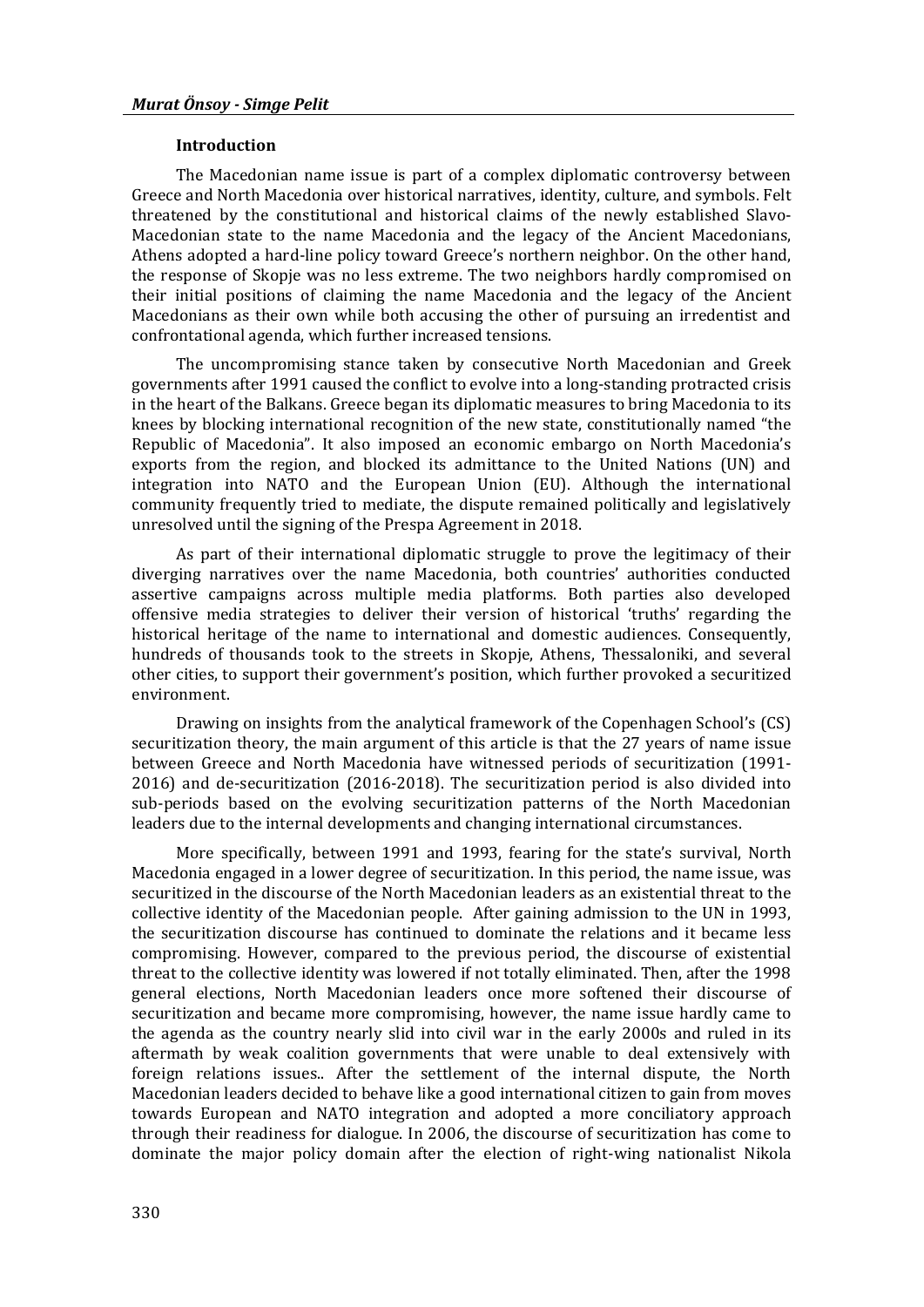Gruevski. This period coincided with turmoil in North Macedonia due to the impacts of the Eurozone crisis and Greece's veto on Macedonia's NATO and EU membership in 2008 and 2009, respectively. This situation continued for a decade until Gruevski stepped down in 2016 and was replaced in 2017 by a social democratic government under the Social Democratic Union of Macedonia (SDSM) led by Zoran Zaev who worked to de-securitize the conflict and normalize relations with Greece.

There is an extensive literature on the name issue and Macedonian identity which have tried to establish a connection between the two (e.g. Danforth, 1993; Cowan, 2000; Balalovska, 2004; Vankovska, 2010; Manzinger, 2020; Kalampalikis, 2020). The relevant literature has also traced the roots of the name issue in Macedonian history of nationalism (e.g. Kofos, 1986; Zahariadis, 1994; Parkas, 1997; Pettifer, 2001; Floudas, 2002; Rossos, 2008; Stawowy et al. 2008; Loizides, 2020). For instance, according to Kofos (1986, p. 170- 172), the choice of the name Macedonia was intentional and served as a catalyst in the identity building process of North Macedonia. Disputes over ethnic origins led Macedonia's Slavs to trace their roots back to ancient rulers like Philip and Alexander the Great. Other studies have focused on the dispute's security dimension (e.g. Jano, 2009; Lamovska, 2012; Xheladini, 2016). Yet, despite examining the dispute in these terms, these studies have not analyzed the securitization of the name issue from North Macedonian point of view and through discussing North Macedonians as securitizing actors. Accordingly, the present study aims to investigate the securitization of the name of 'Macedonia' to unravel how and why this name has been securitized by the North Macedonian authorities.

To lay the foundation for this argument, the first section gives a theoretical framework (Copenhagen School's securitization theory) to describe and analyze the name issue. The second part explains how the specific dispute emerged between North Macedonia and Greece and discuss the former's phases of securitization narrative until 2016. The third part describes the subsequent de-securitization and other improvements in relations that enabled the signing of the Prespa Agreement. Finally, the conclusion summarizes the findings.

## **The Copenhagen School and the Securitization Approach**

The changing nature of the global context, interstate relations, and particularly the structure of conflicts towards the end of the Cold War required new approaches for the study of International Relations that embraced new visions and tools. In this regard securitization theory, which is associated with the Copenhagen School of Security Studies found its way into the security studies as a new framework. In this context the CS have taken away the security studies from its traditional focus and methods, and broadened the concept through introducing a body of new ways to rethink security and understand how issues become securitized (Emmers, 2013, p. 132).

Accordingly, prominent members of the CS, such as Barry Buzan, Ole Waever, and Jaap de Wilde, developed a new view of security in which they emphasized the role of language in threat depictions which became known as "securitization theory" (Emmers, 2013, p. 131). Inspired by social constructivism, the CS members believe that (in) security, including the sense of threat and vulnerability, is socially constructed and intersubjective (Buzan et al., 1998, p. 57). Anything can become a security threat, whether or not it is "real" or "exists", if it is named as such by a security actor and matched with a speech act (a security act that solicitize approval from the audience) (Higoshiro, 2004, p. 349). Securitizing actors in international relations are usually state representatives, governments or lobbyists who represent an issue as an existential threat to the referent objects who prioritize and project a designated threat as a security challenge. Their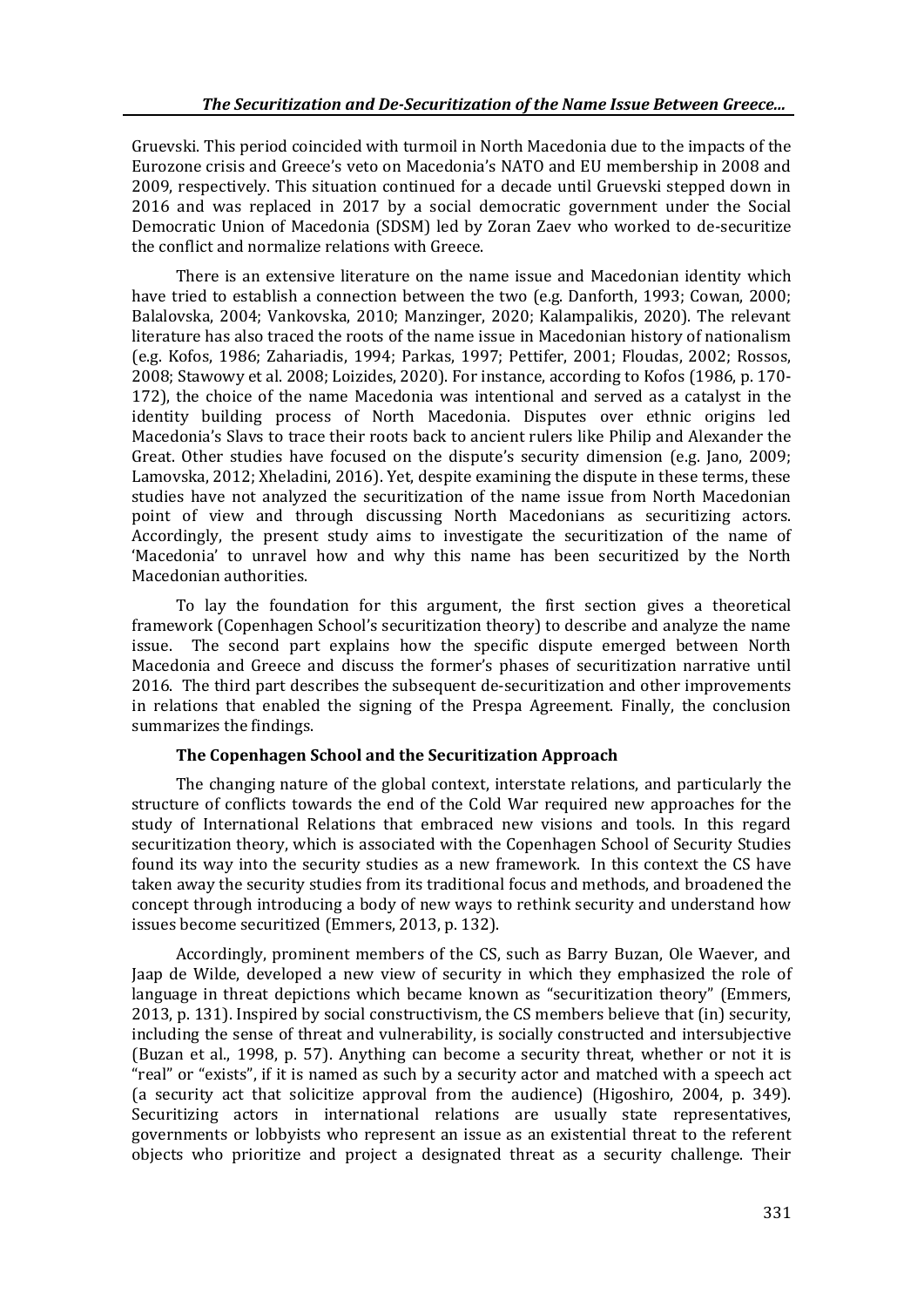presentation of the issue as a threat allow them in the domestic politics to go beyond the established rules in dealing with them (Higoshiro, 2004, p. 349). In foreign policy, the process results with an escalation that reduces the chances of resolving the problem between the conflicting parties (Buzan et al. 2003, p. 491)

Guzzini (2011, p. 335) argues that securitization is not intermittent but rather a continuous process of constructing social reality, which allows for higher or lower levels of securitization. He further claims that the level of securitization can change due to a "whirlpool effect". This explains the accumulation of various developments, such as the inclusion of actors with different social identities, or domestic or international developments that fundamentally change the socio-political and economic structure of the society where the referent objects live. Ultimately, such developments can either increase or decrease the level of securitization. This paper apprehends securitization as a continuous process with higher and lower degrees of securitization.

De-securitization, on the other hand, means redefining the issue from being an emergency to being part of the ordinary public space. As described by the CS (1998, p. 4) it is "the shifting of the issue out of the emergency model and into the normal bargaining process of the political sphere" (Buzan et al. 1998, p. 4).

#### **The Name Issue and the Period of Moderate Securitization (1991-1993)**

During the early 1990s, the Socialist Republic of Macedonia, one of the six constituent republics of the Socialist Federal Republic of Yugoslavia, took steps towards independence. On 25 January 1991, the parliament of the Socialist Republic of Macedonia unanimously adopted a motion declaring the republic sovereign territory and on 16 April 1991, amended the constitution to change the country's name to the Republic of Macedonia. On 8 September 1991 a referendum was held regarding independence. On the eve of the referendum, the first elected President of Macedonia, Kiro Gligorov, then a member of the Macedonian Forum for Preparation of a Macedonian National Program, made a statement which was one of the early signs of the name issue:

> In these territories, different Balkan states have made their own arrangements for Macedonia. To all, we need to say today what Macedonia truly is, why it needs to be an independent and sovereign state, so that everyone understands that these people in these spaces will never renounce their state, and be without name, or language, or be the object of assimilation and of the conquering aspirations of other states (as quoted in Balalovska, 2004, p. 197-198).

As clearly seen in the statement by Gligorov, the existential threat rhetoric in the name issue related matters has been extricated from the realm of normal politics as early as the pre-independence period. The aspect that was most consistent in Gligorov's discourse, and also consistently used by other North Macedonian leaders was the notion that the name issue was a threat to collective identity of the Macedonian nation. Although Gligorov spoke generally without reference to Greece, Athens was obviously the addressee.

According to the results of the referendum, North Macedonia's independence was approved with 96.4 % of the votes on a 75.7 % turnout. On 25 September 1991, the country declared independence under the constitutional name of the Republic of Macedonia. Finally, on 17 November 1991, the controversial constitution of North Macedonian was adopted by the parliament.

During the early years of the Yugoslav crisis, Greece, then Socialist Yugoslavia's southern neighbor, was concerned with maintaining the regional status quo and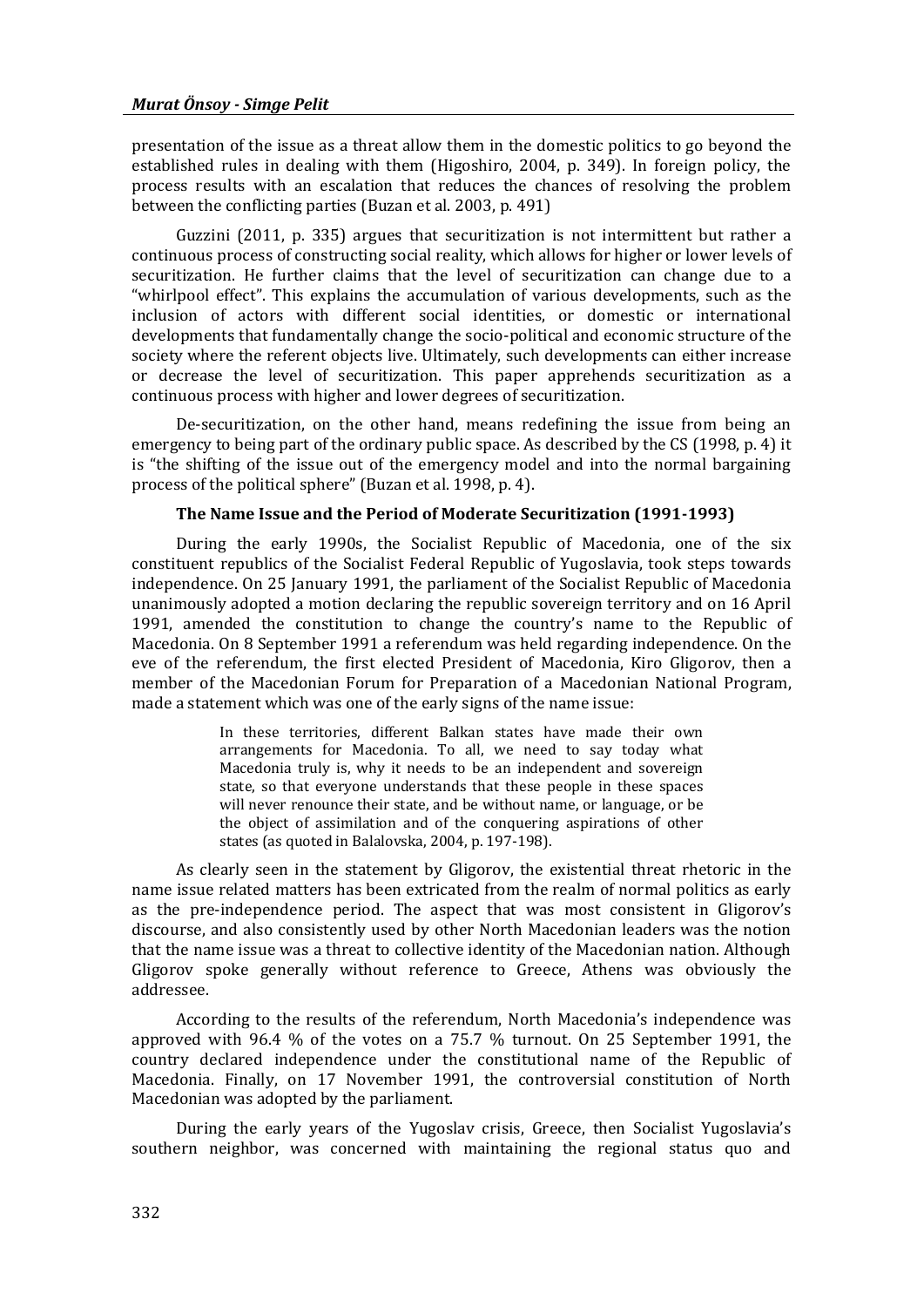preventing the recrudescence of Macedonian nationalism. As Yugoslavia began disintegrating, Athens initially supported maintaining its territorial integrity before joining other European Community members in mid-1992 in recognizing the three of the former Socialist Yugoslav republics, namely Croatia, Slovenia, and Bosnia-Herzegovina (Zahariadis, 1994, p. 661).

However, it refused to recognize the Republic of Macedonia. On 4 December 1991, the Greek government presented a series of objections to the constitution of the new republic, among which was the constitutionally adopted name of the republic. According to them, the name "Republic of Macedonia" was implicitly suggesting territorial ambitions to northern Greece, therefore had to be changed (as cited in Tziampiris, 2012, p. 154). Greece's other most widely stated objections concerned article 3 (territory and borders), and article 49 (status and rights of those persons belonging to the Macedonian nation in neighboring countries) of the 1991 Constitution of North Macedonia both of which according to Greece had irredentist aspirations.

Confronted with these demands, the new state pursued a modest discourse towards Athens and only moderately securitizing the conflict due to an ever-growing concern about state's survival. It was important for the young state to obtain international recognition, so President Gligorov contacted Brussels seeking Macedonia's formal recognition of by the European Community (EC). However, Greece persuaded the EC to refuse Skopje's demands (Rossos, 2008, p. 268). On 15 December 1991, during a meeting of the Foreign Ministers of the EC introduced a set of criteria for the new republic's recognition including that: "…it will conduct no hostile propaganda activities versus a neighboring Community State, including the use of a denomination which implies territorial claims" (Council of the European Communities, 1991). As clearly seen in the statement by the EC, North Macedonia's securitizing acts with regard to the name issue with Greece had its limits, and a tougher stance would lead to the non-recognition and endanger the new republics survival.

To appease Greece, the new republic introduced constitutional amendments (articles 3 and 49) which reinforced the renunciation of territorial claims, however, it refused to compromise on its choice of constitutional name. On 2 May 1992, following these amendments, EC foreign ministers this time declared that they were ready to recognize the new state under a name acceptable to all interested parties. Despite North Macedonian concessions EC was surrendering for a second time to the Greek maximalist demands (Kofos, 2001, p. 239). In response, President Gligorov said: "to comply with the Greek demand that Macedonia change its name would mean that the people of that republic would also lose their name, from which it would further stem that these people have no right to a state at all" (as cited in Rossos, 2008, p. 269).

Gligorov's statement was an explicit continuation of North Macedonia's securitization discourse on the name issue. He consistently used dramatic language in describing the name issue in order to highlight the societal threat that it posed. However, the North Macedonian leader was also tasked with preventing the bloodshed in Bosnia from spilling to his country therefore couldn't take a more confrontational line. However, he was also aware of the fact that the survival of the new republic amid the ongoing civil war in the close neighborhood was not only concerning him but also the international society including the US and the EC. This is why Gligorov's hands were not totally tied and he a space to maneuver even after the Greek veto in the EC.

Finally, he came forward with a dual name formula according to which a provisional name such as "the Former Yugoslav Republic of Macedonia" would be used in bilateral relations with Greece and the constitutional name is retained for all other purposes, which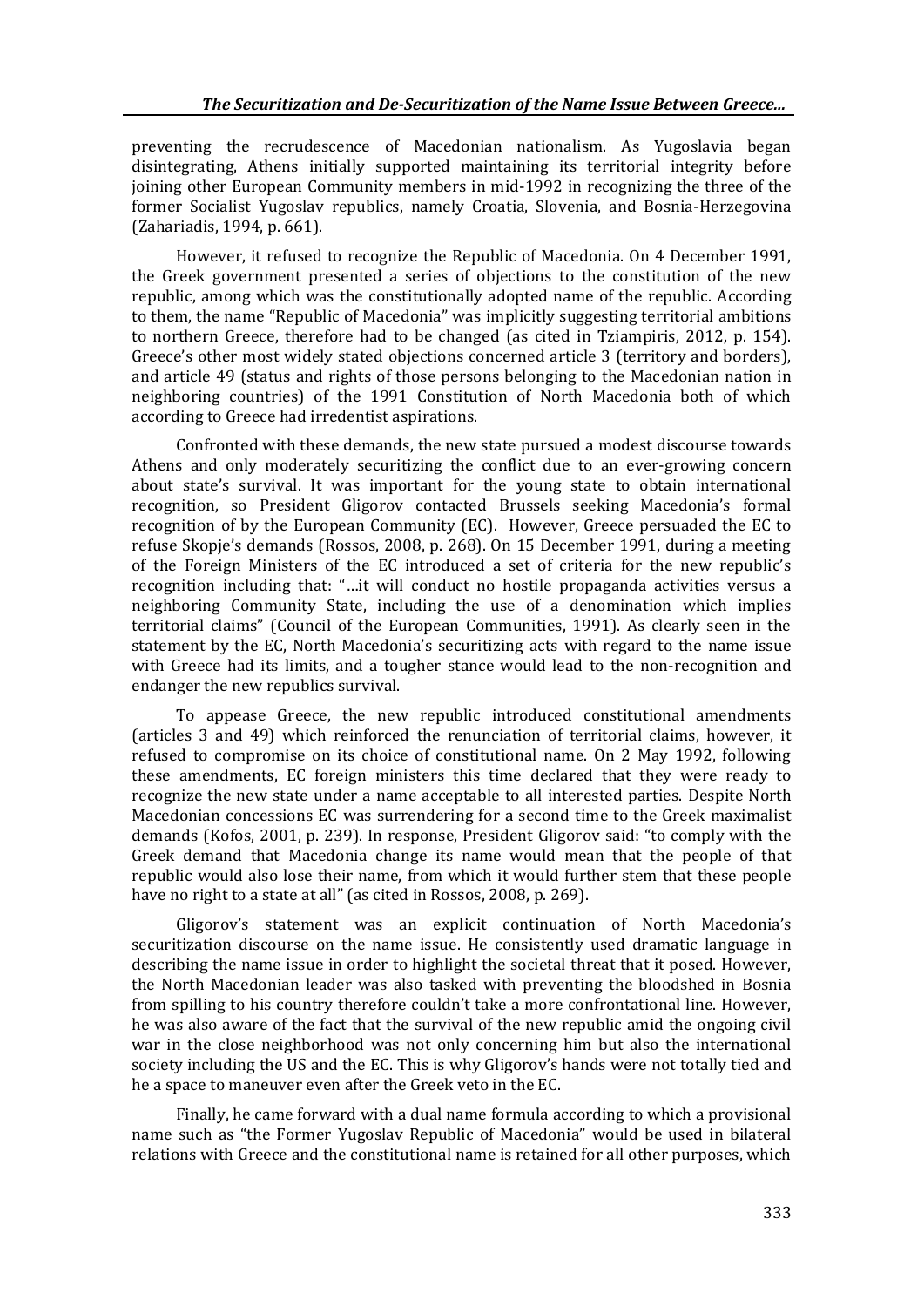was rejected right away by the opposition parties. The nationalist opposition party Internal Macedonian Revolutionary Organization – Democratic Party for Macedonian National Unity (VMRO-DPMNE) which won the most parliamentary seats in 1990 was against the dual name formula.

 Gligorov's compromising attitude was also not supported by the members of the governing coalition. The members of the government from the Social Democratic Union of Macedonia (SDSM) shared the same uncompromising attitude with the opposition towards the name issue. The then North Macedonia's Prime Minister from the SDSM, Branko Crvenkovski's discourse, in an interview in 1993 was more dramatic and alarming then President Gligorov: "The very moment we give up our name … the question will arise: if you are not Macedonians, then what are you?" Crvenkovski added, "It is the name of the people, which means if you give up your name, you give up your national identity" (as quoted in Craven, 1995, p.200). His discourse focused to highlight the threat of the name issue using alarming examples such as the loss of collective identity. As clearly seen in Crvenovski's statement, other North Macedonian authorities were keen on securitizing the discourse on the name issue through linking it to North Macedonia's identity crisis.

### **The Period of Increasing Securitization in the Discourse (1993-1998)**

 The conflict turned into a confrontation in 1993, after the beginning of negotiations in the United Nations (UN) on the admission of North Macedonia to the organization. Greece issued a memorandum to the UN stating its opposition (Stawowy et al. 2008, p. 234). In spite of Athens' objections, the Security Council recommended the admission of Macedonia to the UN under the provisional name of the former Yugoslav Republic of Macedonia and two days later on 9 April 1993, the Republic of Macedonia was admitted to the international organization. The UN Security Council (UNSC) members agreed the settlement of the name issue through a dialogue between the two states under UN mediation. The UN negotiators, Cyrus Vance and Lord Owen, introduced a plan covering all aspects of the dispute and proposing alternative names for the state, including Nova Makedonija. However, Athens refused to negotiate an agreement on the basis of their recommendations and the negotiations under the UN mediation failed (Tziampiris, 2012, p. 155). In 1993 the survival of the Macedonian state was ensured through its admission to the UN and the stationing of US and UN troops in countries northern borders prevented the spilling over of the civil war in Yugoslavia. Meanwhile, there was a visible increase in the support of the international community to North Macedonia. The US and Australia recognized the country and the International Money Fund extended loans to stabilize its economy. All these developments meant weakening of the diplomatic position of Greece, who will feel increasing pressure to find a compromise on the name issue. Adopting a new diplomatic approach, North Macedonian authorities repeatedly tried to refuse negotiating over the name issue with Greece. In this new discourse, the references to name issue as a threat to collective identity were minimal if not totally absent. North Macedonia's insistence on the use of Alexander the Great associated 16 rays Vergina Sun on its state flag, turned into an excuse for Greece to impose a trade embargo to its northern neighbor (Rossos, 2008, p. 271). The 1993 declared embargo had hard-hitting consequences for Skopje, which told Athens in 1994 that it wished to negotiate a settlement of the name issue. However, the name issue remained as a red line area even under harsh economic conditions. Meanwhile, the developments were strengthening the hands of Gligorov who now had the opportunity to continue his securitization discourse with an increasingly confrontational tone.

 This also caused an abrupt break with the old discourse which emphasized the threat that the name issue posed to the Macedonian identity. The new discourse of the North Macedonian leaders included no reference to the societal threat. In February 1995,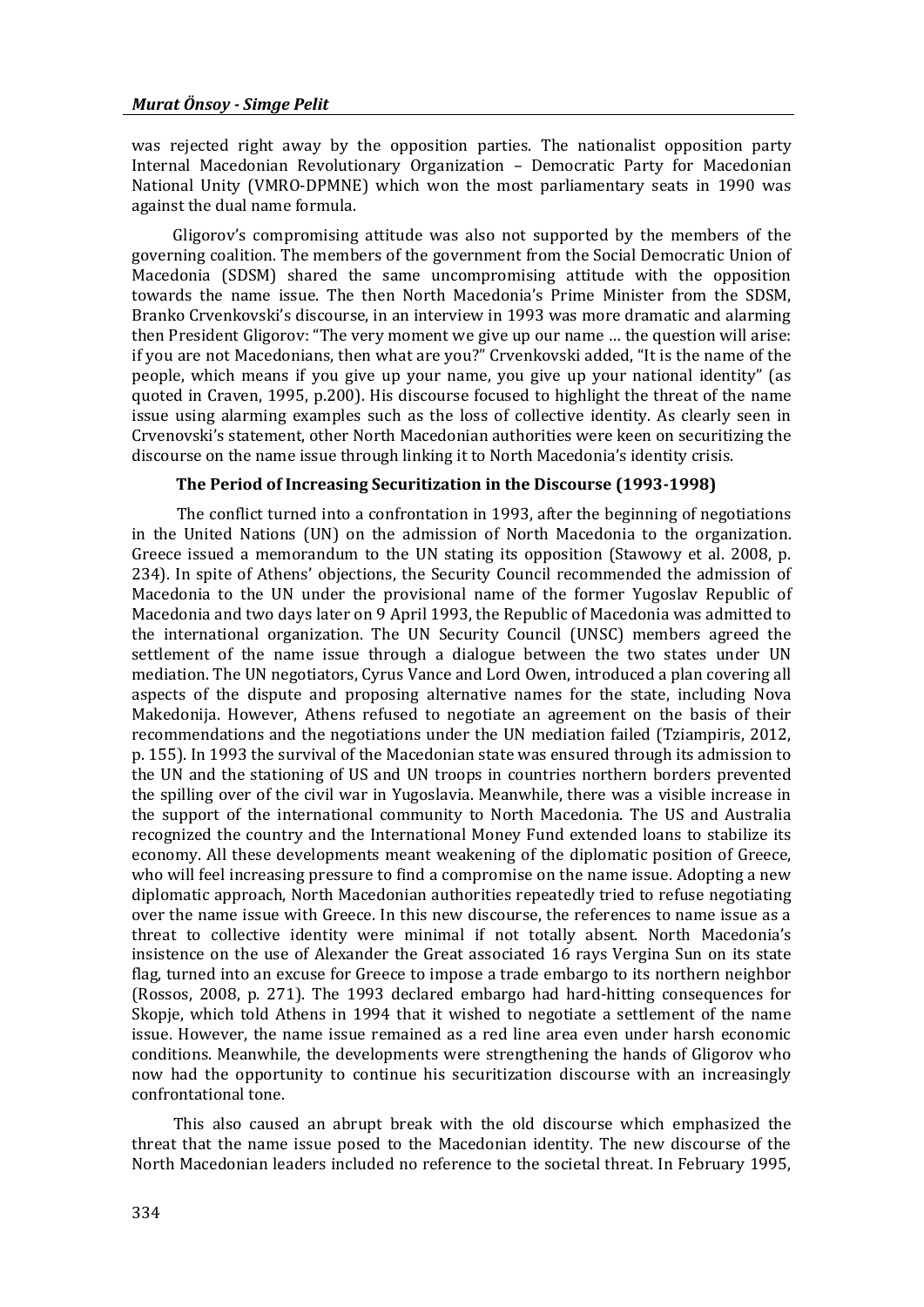Foreign Minister Chervenkovski declared that the name Republic of Macedonia was not negotiable because 'it is the quintessence of the Macedonian nation'. He added that his government would only withdraw the flag displaying the Vergina Star if Greece accepted the constitutional name [\(Macedonian Heritage\).](http://www.macedonian-heritage.gr/timeline.html)) Likewise, on 21 March 1995, commenting on the prospective resumption of talks at the UN, a government spokesman in Skopje stated that direct dialogue with Greece under the shadow of the embargo was unacceptable and ruled out any discussion about the name issue. These statements were thus a continuation of the previous discourse on the name issue with the same uncompromising language.

The long-awaited rapprochement between Greece and Macedonia came after four years of the conflict with the signing of the Interim Agreement on 13 September 1995. This ended the trade embargo and enabled both sides to reinforce bilateral relations (Tziampiris, 2012, p. 155). Greece lifted the embargo in return for concessions from North Macedonia, including a constitutional amendment and a redesigned national flag of a yellow, eight-branched sun on a red background. However, the normalized relations have not contributed to the resolution of the name issue. It was only agreed that the provisional name, the Former Yugoslav Republic of Macedonia (FYROM), would remain the official name until the dispute was resolved under UN mediation (Phillips, 2004, p. 59). The interim agreement was a great achievement for North Macedonia as one of its provisions obliged Greece not to object to Macedonia's admission into international organizations under the name of "Former Yugoslav Republic of Macedonia" (Article 11, paragraph 1). In particular, North Macedonia was now closer to joining the Organization for Security and Co-operation in Europe (OSCE), the Council of Europe, and NATO's Partnership for Peace Program (Rossos, 2008, p. 272). Ultimately, the agreement pleased everyone, at least for a while. Ljubčo Georgievski, leader of the opposition party VMRO-DPMNE described the new situation as a "small miracle" (as quoted in Tziampiris, 2006, p. 365).

 Having signed the interim agreement with Greece in September 1995, North Macedonia's leaders continued their diplomatic struggle through a more uncompromising discourse, increasingly devoid of any middle ground. From the Interim Agreement onward the proposals to solve the name issue by compromise, including the most reasonable ones, were met with the refusal of the North Macedonian governments. Between 1995 and 1998, the name issue was frequently raised in speeches and interviews of the Macedonian leaders, in which they have taken a more offensive stance. Defending the rights of the North Macedonian Minority in Greece became a consistent feature of the leaders of North Macedonia, which they had remained silent about before 1995. Skopje abandon efforts for an arrangement within the UN-sponsored negotiation process which led to an impasse in the bilateral relations. On 23 July 1996 North Macedonian Ministry of Foreign Affairs drafted a paper in which the Greek authorities were criticized for violating the terms of the Interim Agreement. The then Foreign Minister of North Macedonia, Frckovski from the SDSM party declared that his country was preparing to pursue the official recognition of its constitutional name under the UN (Tziampiris, 2005, p. 231).

 On 6 August 1996, North Macedonia accused Greece at the UN of 'inappropriate behavior' regarding the implementation of the Interim Agreement. The criticism largely focused on Greece's opposition to North Macedonia's admission to international organizations as the 'Republic of Macedonia' (Macedonian Heritage). By the time Greek leaders were making statements in which they were saying that unless an accord was reached, Greece might hinder Macedonia's accession into NATO and the EU.

 In December 1996, addressing the North Macedonian parliament, President Gligorov mentioned that "the struggle to put an end to the irrational demands and pressures upon the citizens of 'Macedonia' not to call their country by its only true and eternal name, i.e.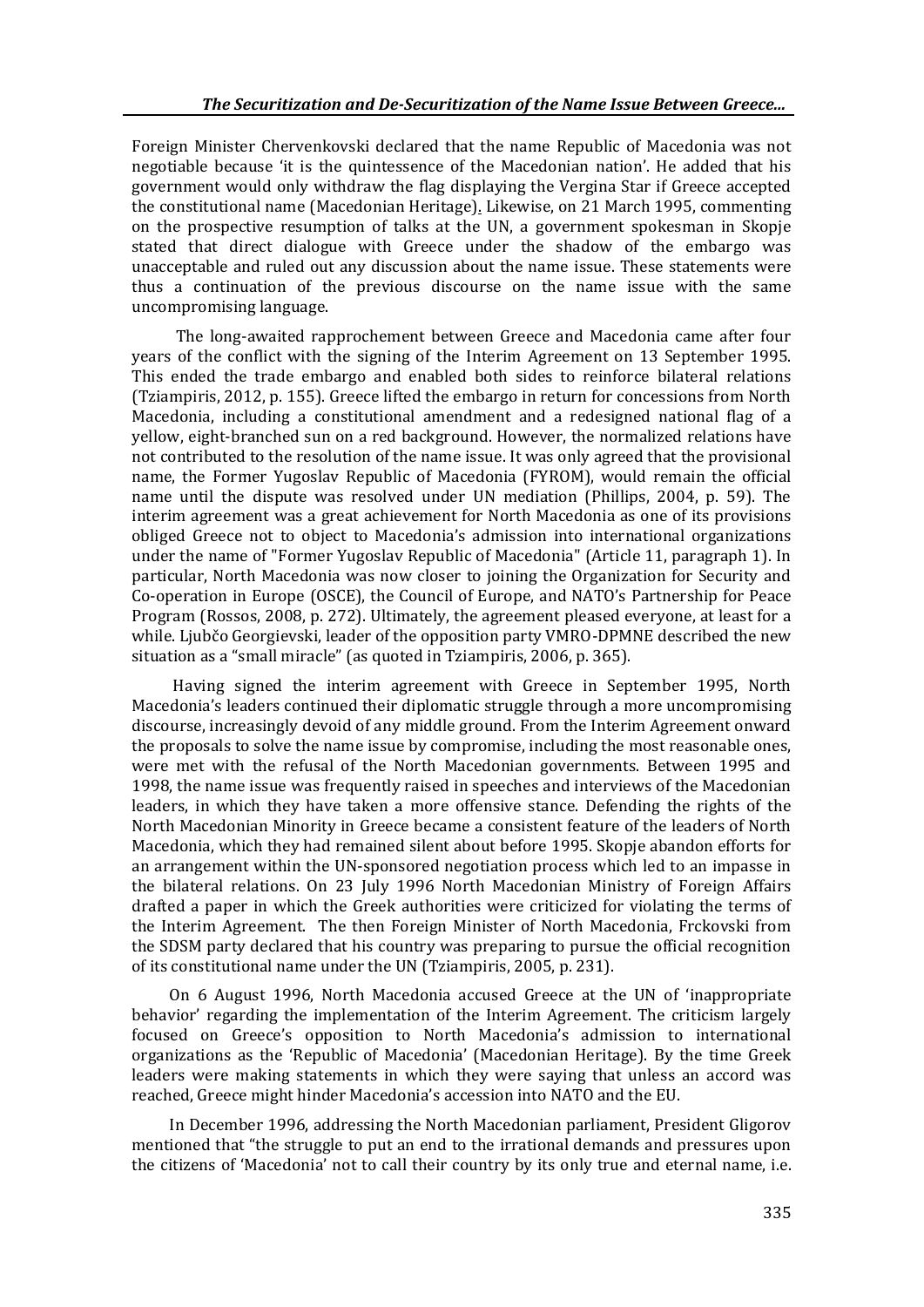'Republic of Macedonia', goes on" (Macedonian Heritage). In May 1997, during an interview to Greek journalists, Prime Minister Chervenkovski, in an attempt to outmaneuver international pressure to negotiate the name issue with Greece further, stated that "the only one who can decide on a state's name is the people themselves" (Macedonian Heritage) while Foreign Minister Frtskovski, also speaking to Greek journalists, declared 'the last concession which we can make on the name issue is to let Greece to call us however it wishes' (Macedonian Heritage). On 16 July 1997, Foreign Minister Hadjinski stated that North Macedonia could only repeat its proposal, recently submitted to the UN mediator, to call the country 'Republic of Macedonia' internationally while allowing Greece to choose another name for its own use (Macedonian Heritage). He added, "I think the knowledge that our name, which we had for centuries, is connected with our identity, is ripening and nobody has the right to demand changes to the constitutional name of the country" (Sedada, 45). These statements thus maintained North Macedonia's official position on the name issue, but with a tougher if still moderate securitization language.

Interviewed on state television on 23 July 1997, President Gligorov argued that "a solution to the naming dispute must respect the dignity of the Republic of Macedonia and the Macedonian people's right to choose its name". On 4 March 1998, in an interview with Puls newspaper, he confirmed that his country would make no concessions to Greece on matters of "national dignity and preservation of national identity" (Macedonian Heritage). On 18 May 1998 during a visit to Canada, Tito Petkovski, Speaker of the North Macedonian Parliament, declared that attempts to deny his country the right to use its constitutional name would immediately increase the appetites and territorial views of certain of its neighbors (Macedonian Heritage). On 26 June 1998, while addressing the congress of resistance fighters, Gligorov said that the name issue had not been resolved and that Macedonians, wherever they lived, "would fight for their freedom or at least for the realization of their minority rights in accordance with international rules" (Macedonian Heritage). On 31 October 1998, leader of VMRO-DPMNE party, Ljubco Georgievski announced that, if his party won the second round of the general elections on 1 November 1998, one of its main priorities would be to seek UN ratification of the constitutional name Republic of Macedonia and abolition of FYROM (Macedonian Heritage).

## **Lowering the Tone of the Securitization Discourse (2001-2006)**

In the late 1990's, a period of internal disturbances damaged North Macedonia's state capacity which caused the dissociation of the name issue from matters of state security. In view of the difficult situation that derived from the inter-ethnic conflicts and the ongoing war in the neighboring Kosovo, Skopje displayed a certain degree of preparedness to the compromise proposals put forward by the international society until 2001. As a result, North Macedonia's authorities softened their securitization tone on the name issue by making calmer statements on the name issue. Meanwhile, Skopje and Athens continued to meet in informal discussions to settle the name issue. In February 2001, prime minister Georgievski announced that:

> All attempts and all ideas to come as close as possible to our constitutional name and to right the shame inflicted upon us by the previous government, namely of being called by the entire international community by the name of FYROM, are welcome. Every pragmatic solution in this direction will be accepted and discussed (Tziampiris, 2005, p. 239).

However, the North Macedonian government amid the inter-ethnic problem, had no power to resolve the deadlock over the name issue. The nationalist President Boris Trajkovski from the VMRO-DPMNU, the successor of Gligorov as president of Macedonia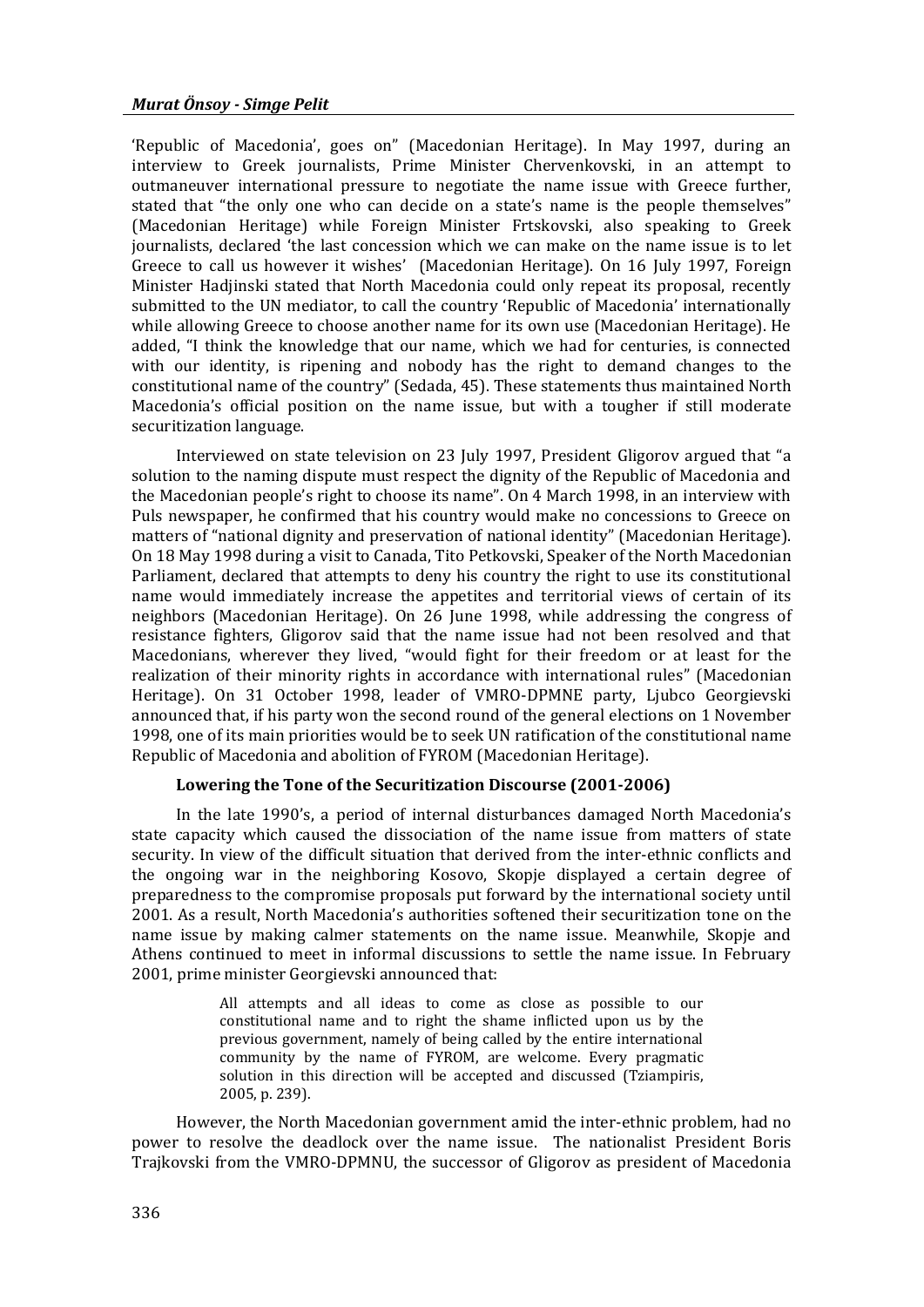was signaling this weakness through his words: "Constitution does not provide for a change in the country's name. This would require an amendment to the Constitution. Put to the vote in Parliament, it would require a 2/3 majority" (as cited in Tziampiris, 2005, p. 240). Eventually it was realized that the new government that was formed in 2002 by the Social Democrat prime minister Branko Crvenkovski had no power to resolve the deadlock over the name issue either.

Despite the deadlock, Skopje took clear steps towards the EU. On 9 April 2001, Macedonia became the first Western Balkan country to sign a Stabilization and Association Agreement (SAA) with the EU (Sorovic, 2019, p. 93-94). On 22 March 2004, when North Macedonia submitted its application for EU membership, the EU Commission recommended granting candidate status to the country (Mavromatidis, 2010, p. 52). Meanwhile, on 3 November 2004, one day after George W. Bush's re-election as president, the USA announced its recognition of North Macedonia for all bilateral relations under its constitutional name. The former Minister of Foreign Affairs, Frčkoski, right away called for ending the negotiations with Greece:

> Having recognized the constitutional name of Macedonia, the Americans … sent a message to Greece, that they are not the EU who tolerates spoiled, egoistic and lofty nations, which do not know any other politics towards their smaller neighbors who are badly trying to create a decent democracy in difficult and multicultural conditions except the use of pressure, profit and blackmail […] (as quoted in Vankovska, 2010, p. 454).

After US recognition of North Macedonia with its constitutional name, Greece once again used its position in the EU to state that North Macedonia's future in Europe depended on resolving the name issue. The two sides then started negotiations in 2004, which were headed by UN representative Matthew Nimetz who came forward with various proposals for North Macedonia, such as Upper Republic of Macedonia, Northern Republic of Macedonia, Democratic Republic of Macedonia, and Independent Republic of Macedonia (Fidanovski, 2018, p. 27-28). In March 2005, Nimetz's proposals were rejected by North Macedonia (Tziampiris, 2012, p. 157). However, in 2005, the Commission recommended the European Council to grant Macedonia the candidate status.

### **Shooting Itself in the Foot: The Period of Excessive Securitization (2006-2016)**

After taking power in 2006, prime minister Nikola Gruevski and his party VMRO-DPMNE, stop the UN sponsored negotiations over the name issue. Gruevski launched a project of Macedonian identity (re)construction (Stefoska et al. 2017, p. 357), which also provoked re-securitization of the name issue. Relations between Greece and the FYROM began to deteriorate after 29 December 2006, when the new government renamed the airports of Skopje and Ohrid as Alexander the Great and Saint Paul, respectively (Tziampiris, 2012, p. 160). Between 2006 and 2017, the government also implemented identitarian 'antiquization' policies based on the supposed link between ethnic Macedonians and ancient Macedonians (Vangeli, 2011, p. 13). Fidanovski (2018, p. 37) described these developments as "Macedonia shooting itself in the foot" because it eliminated sympathy towards Macedonia as a small Balkan country being bullied by its bigger neighbour (2018, p. 31). For Fidanovski (2018, p. 38), the project dramatically weakened Macedonia's position in the name issue.

Macedonia's new approach under the VMRNO-DPMNE government caused Greece to introduce new measures, including blocking Macedonia's EU and NATO integration. The EU also criticized Macedonia's new approach in the Commission's 2007 Progress Report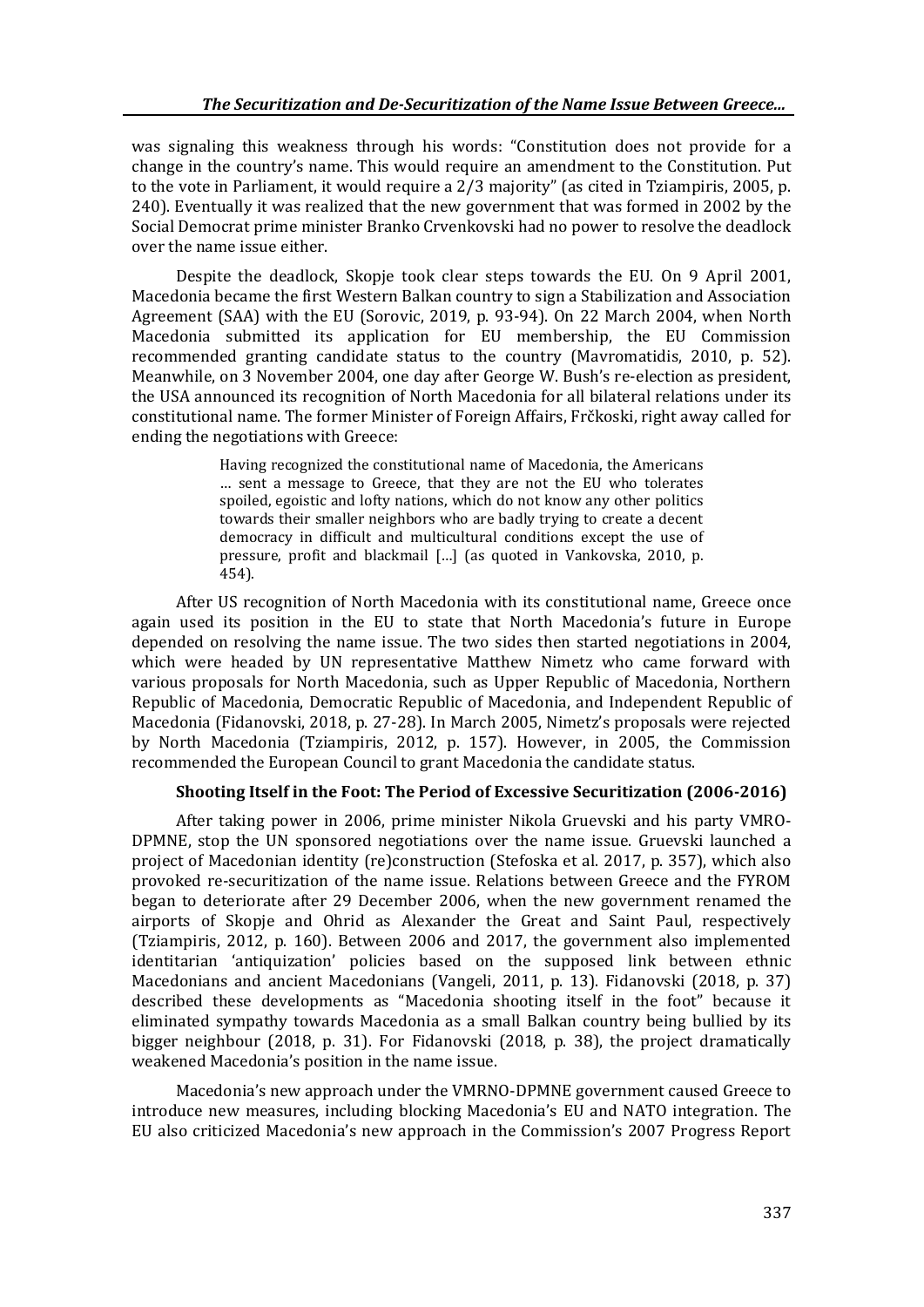(Commission of the European Communities, 2007, p. 18). In September 2007, Crvenkovski, the then president of North Macedonia declared:

> The name of my country is the Republic of Macedonia and will be the Republic of Macedonia." (UN, p. 29) In November 2007, the then prime minister Gruevski made a press statement in which he said: "…there is one point, which definitely we cannot accept –the one that says that the Republic of Macedonia should accept a name different from its constitutional one for international use… (Macedonian Information Agency, 2007).

All these statements show that the position of North Macedonia on the name issue has undergone major modification. Although achieving the goals of getting approval for NATO membership and obtaining a date to start accession talks with the EU depended on resolving the name issue, negotiations failed to produce an agreement. Greece's Prime Minister insisted that "No solution means no invitation" (as cited in Tziampiris, 2012, p. 161). Due to growing fears that Greece would use its veto in NATO, Prime Minister Nikola Gruevski and his government agreed to use the name 'Republic of Macedonia (Skopje)', which they had previously rejected and Greece had approved in 2005. On 3 April, 2008, during the NATO Summit in Bucharest, the FYROM's Minister of Foreign Affairs, Mr. Milošoski, declared in a press conference: "… we are Macedonians and our country is the Republic of Macedonia which will be our name for good …." (International Court of Justice, 2010, p. 34). Ultimately, the NATO Bucharest summit declaration stated that "an invitation to the former Yugoslav Republic of Macedonia will be extended as soon as a mutually acceptable solution to the name issue has been reached" (NATO, 2008). From this point, Macedonia adopted more rigid policies. On 14 July 2008, Prime Minister Gruevski sent a letter to his Greek counterpart complaining about discrimination against Greece's Macedonian minority. In 2010, Macedonia responded to NATO's Bucharest Summit decision by appointing Martin Trenevski, an anti-NATO representative, to NATO headquarters in Brussels. Trenevski claimed that by asking Macedonia to resolve its name issue before joining NATO, the alliance was taking "a bureaucratic approach to the problem", which then became "a political position of the alliance" (EU Observer, 2010).

Macedonia then took the NATO Summit decision to the International Court of Justice (ICJ), arguing that Greece had violated the Interim Agreement by preventing Macedonia from joining NATO (Tziampiris, 2012, p. 162). Greece defended its veto by accusing Macedonia of having violated the agreement's provision on maintaining good neighbourly relations (Fidanovski, 2018, p. 37). In its judgment on 5 December 2011, the ICJ ordered Greece to stop objecting to North Macedonia's admission to international organizations (ICJ, 2011).

During the first half of 2009, North Macedonia concentrated its efforts on EU accession. However, Greece hindered the launching of EU accession negotiations with Macedonia due to the name issue. In an interview with Forum magazine, Macedonia's President, Corge Ivanov, stated that "the international community should tell Greece that the idea for United Europe is much larger that the interests of one EU member country". He also complained, "It has been usual thus far for Greece to abuse its status as NATO, EU member country in favour of its internal political goals" (as quoted in FES, 2009, p. 5).

Macedonia's failure to join various international organizations also raised uncertainty concerning the country's economy and security (Vangeli, 2011, p. 22). In 2011, Prime Minister Gruevski discussed the name issue at the UN annual assembly: "Imagine the virtual state that my citizens find themselves in – blackmailed, with a blocked development and perspective – because of the blockages from our southern neighbour to enter the Euro-Atlantic institutions, just because for what we are" (UN News, 2011).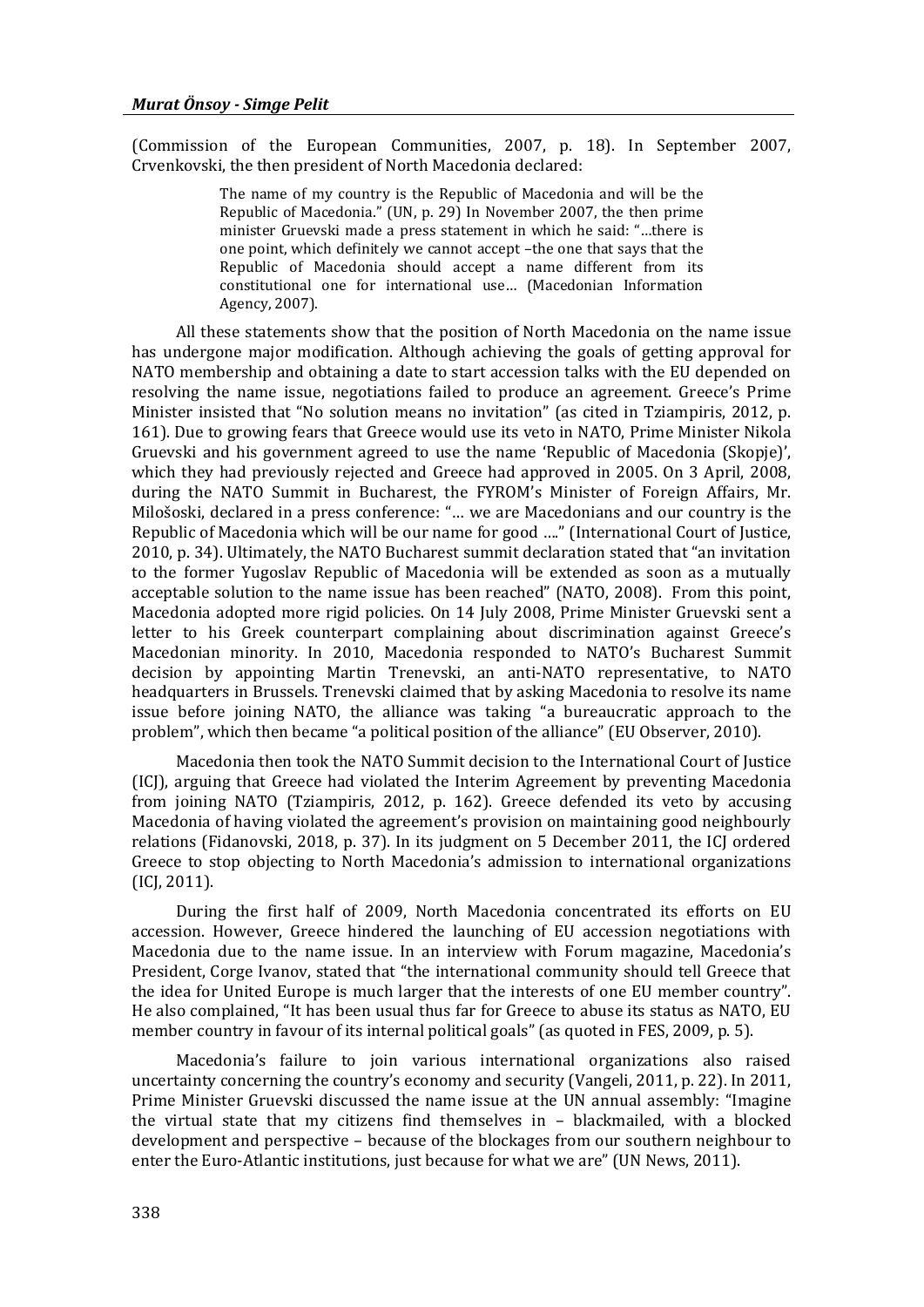Frustrated by Greece's efforts to block paths towards Euro-Atlantic integration, the government opted for a more nationalistic narrative that demonstrated its willingness to resist Athens' demands. It presented a new project in 2010, called Skopje 2014, which continued the antiquization policy that started in 2007 as part of attempts to reinvigorate Macedonian identity. The project led to new buildings and monuments in baroque and neoclassical style in downtown Skopje, including an eight-story monument to Alexander the Great (Graan et al. 2017, p. 68). Gruevski claimed that these policies were an attempt to boost national pride (Vangeli, 2011, p. 14).

In short, the tough securitization period between 2006 and 2016 significantly damaged North Macedonia's case. The antiquization policy, which was intended to challenge threats to Macedonian identity, harmed Macedonia's relations with Greece. Consequently, the name issue was mired in a stalemate for half a decade while international support for the country against Greece was weakened. In addition to the external damage, Macedonia was shaken internally in 2015 after wiretapped recordings of phone conversations between government officials indicating abuse of power were leaked (Fidanovski, 2018, p. 38). Subsequent civil unrest changed the government's priority as everyone focused on the political deadlock while attempts to secure Macedonian identity remained stalled until the crisis was resolved.

## **Light at the End of Tunnel: De-securitization of the Name Issue (2016-2018)**

Like other countries in the region, Macedonia has been dealing with a long legacy of corruption and politicization of the state administration and the judiciary (Koneska, 2019, p. 55). However, the political atmosphere changed after the wiretapping revelations in 2015, when Social Democratic Party (SDSM) opposition leader, Zoran Zaev, accused Gruevski of eavesdropping (BIRN, 2015) and civil unrest erupted. The political crisis was finally resolved through EU efforts with the Przino Agreement. The pro-Western SDSM, led by Zoran Zaev, took power in May 2017 following elections in December 2016 (OSF, 2019, p. 1). The government's primary goals were improving the economic, social, political, and cultural life of North Macedonia's citizens.

Since 2017, the new government changed its approach by abandoning an explicit security discourse while opening a window of opportunity to resolve the country's foreign policy problems. This primarily resulted from the favorable geopolitical circumstances of increased US and EU interest in the Western Balkans in response to Russia's growing regional presence. Macedonia's authorities realized that they now could increase their chances of joining NATO by showing good will. Accordingly, they adopted a more positive and cautious tone. This was one of the major reasons why Macedonia's authorities desecuritized the name issue and repaired relations with Greece.

Zaev wanted to follow a different approach whereby he relaxed Gruevski's provocative stance (Joseph et. al. 2018, p. 42). The discourse became cooperative, emphasizing Greco-Macedonian "friendship" rather than focusing on any existential threat posed by Greece to North Macedonia. To show goodwill, Zaev distanced himself from his predecessor's antiquarianism, and renamed the main north-south highway from 'Alexander of Macedon' to 'Friendship' (Joseph et al. 2018, p. 42). He made it clear that the new government would not follow the previous nationalistic and provocative policies that almost completely isolated Skopje (Voynov, 2019, p. 25). He began by renouncing his country's claim to be the sole heir of Alexander the Great's legacy, which eased relations with Greece (RFE/RL, 2017).

In an interview on 22 December 2017, he said "I give up the claim of Macedonia being the sole heir to Alexander" (RFE/RL, 2017). The statement de-escalated the issue, which enabled North Macedonia to normalize relations, such as ministerial-level visits to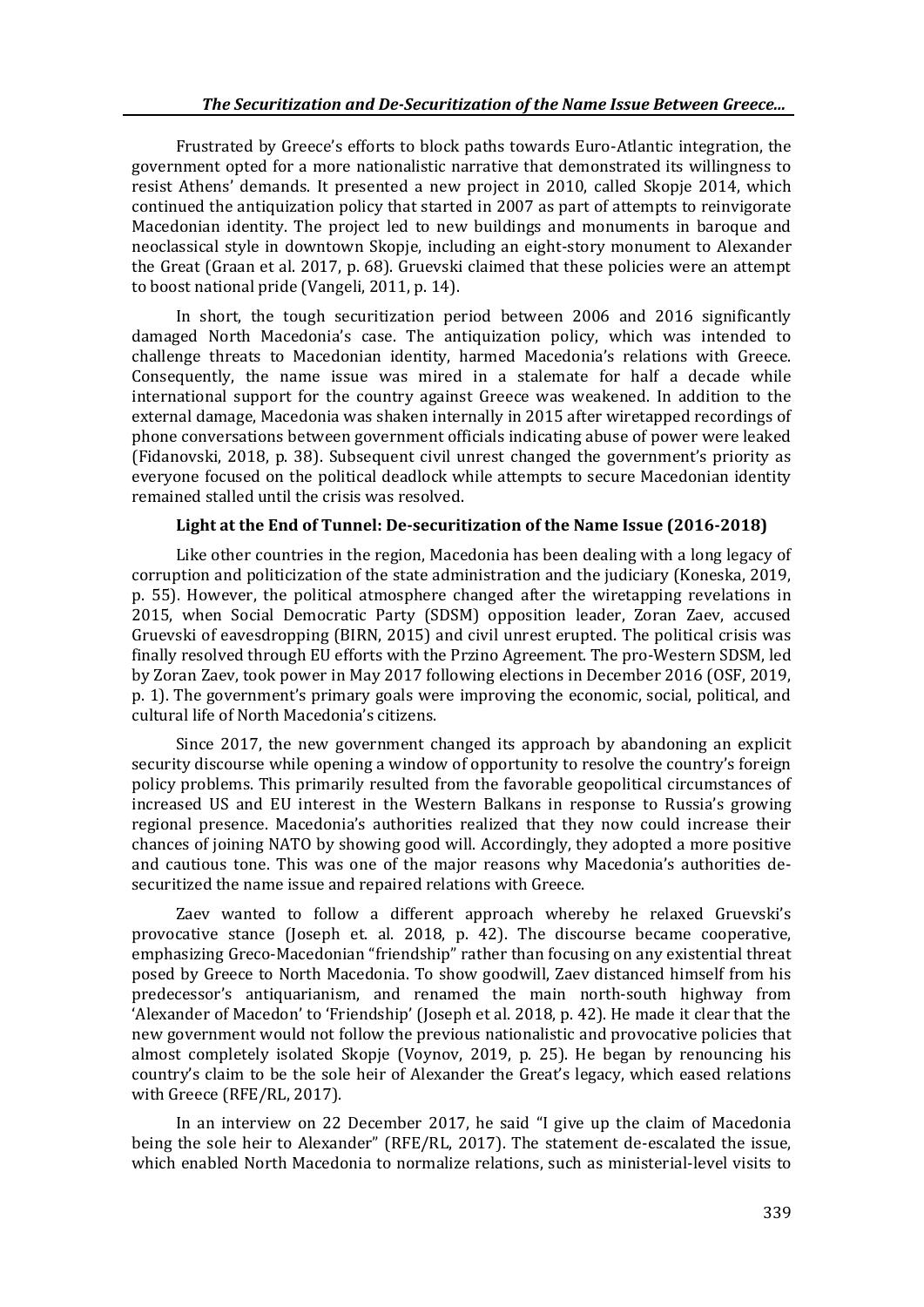Athens and Skopje to start a rapprochement. After Greek and Noth Macedonian foreign ministers met in September 2017, Zaev told the reporters that "It is not a solution but a big step was made over the name dispute" (EURACTIV, 2017). Through this statement, and the carefully chosen words the de-securitization discourse becomes evident. Later on, in an interview, Zaev also said, "I'm optimistic. It is very difficult; we are aware of that. But it would be smart for both sides to find a solution as early as possible" (as quoted in the Financial Times, 2018). In January 2018, Zaev made an unofficial visit to Yiannis Boutaris, Mayor of Thessaloniki in the province of Macedonia in northern Greece.

Macedonia's good manners were reciprocated. The Greek government headed by Alexis Tsipras and his foreign minister Nikos Kotzias agreed to restart negotiations, which gave fresh impetus towards bilateral negotiations. On 17 June 2018, a breakthrough was made at the Greek-Macedonian border on Lake Prespa when Foreign Ministers Dimitrov and Kotzias, and Prime Ministers Zaev and Tsipras signed the Prespa Agreement to end over two decades of the name issue (Daskalovski, 2019, p. 66-67).

The agreement had two purposes: first, resolving the name issue; second, intensifying and enriching cooperation between the parties (Tzevelekos, 2020, p. 4). Article 1 paragraph 3 stated that the official name would be the Republic of North Macedonia, or North Macedonia for short, and that it would be used *erga omnes*. That is, the new name would be used domestically, in all bilateral relations, and all regional and international organizations. Article 3 paragraphs 1 and 2 stipulated the inviolability of borders and respect for the sovereignty, territorial integrity, and political independence of both parties. Article 6 paragraph 1 stressed that the parties wanted to avoid any hostile, irredentist, or revisionist activities while aiming at bolstering friendly relations. The deal also included recognition of the Macedonian language while making clear that the citizens were unrelated to the ancient Macedonians. Article 7 paragraph 4 defined the Macedonian language as part of the Slavic language group and emphasized that neither the language nor other attributes of Macedonia were related to the ancient Greek civilization. Finally, the agreement explicitly acknowledged the claims of Greece on the ancient tradition at the expense of other identities (Vankovska, 2019, p. 274). Athens informed the EU and NATO that Greece had no objection to North Macedonia's applications (Daskalovski, 2019, p. 67).

On 11 January 2019, Macedonia legally implemented the agreement while Greece's parliament approved it on 25 January 2019. Shortly after, on 6 February 2019, 29 NATO members signed an accession protocol with Macedonia (Daskalovski, 2019, p. 68) while on 25 March 2020, the European Council endorsed the decision to open accession talks with the Republic of North Macedonia (European Council, 2020, p. 3).

#### **Conclusion**

Based on the Copenhagen School's securitization approach, this paper discussed the securitization and de-securitization of the name issue between Greece and the Republic of North Macedonia, by focusing on the latter's decision makers as the securitizing actors. It considered the 27-year-old conflict in two periods: securitization (1991-2016) and desecuritization (2016-2018). It argued that following the declaration of independence in 1991, North Macedonia, facing a challenge from Greece regarding the constitutional name of the country "the Republic of Macedonia" adopted a securitization strategy that lasted more than quarter a century. After 2016, the government in Skopje de-securitized the name issue under the leadership of Zoran Zaev. Accordingly, the securitization period is divided into sub-periods based on changes in the degree of securitization of the leaders of North Macedonia due to internal and external developments. Between 1991 and 1994, fearing for the state's survival, Macedonia engaged in securitization that was moderate in tone and content. After gaining UN admission in 1993, the authorities gradually hardened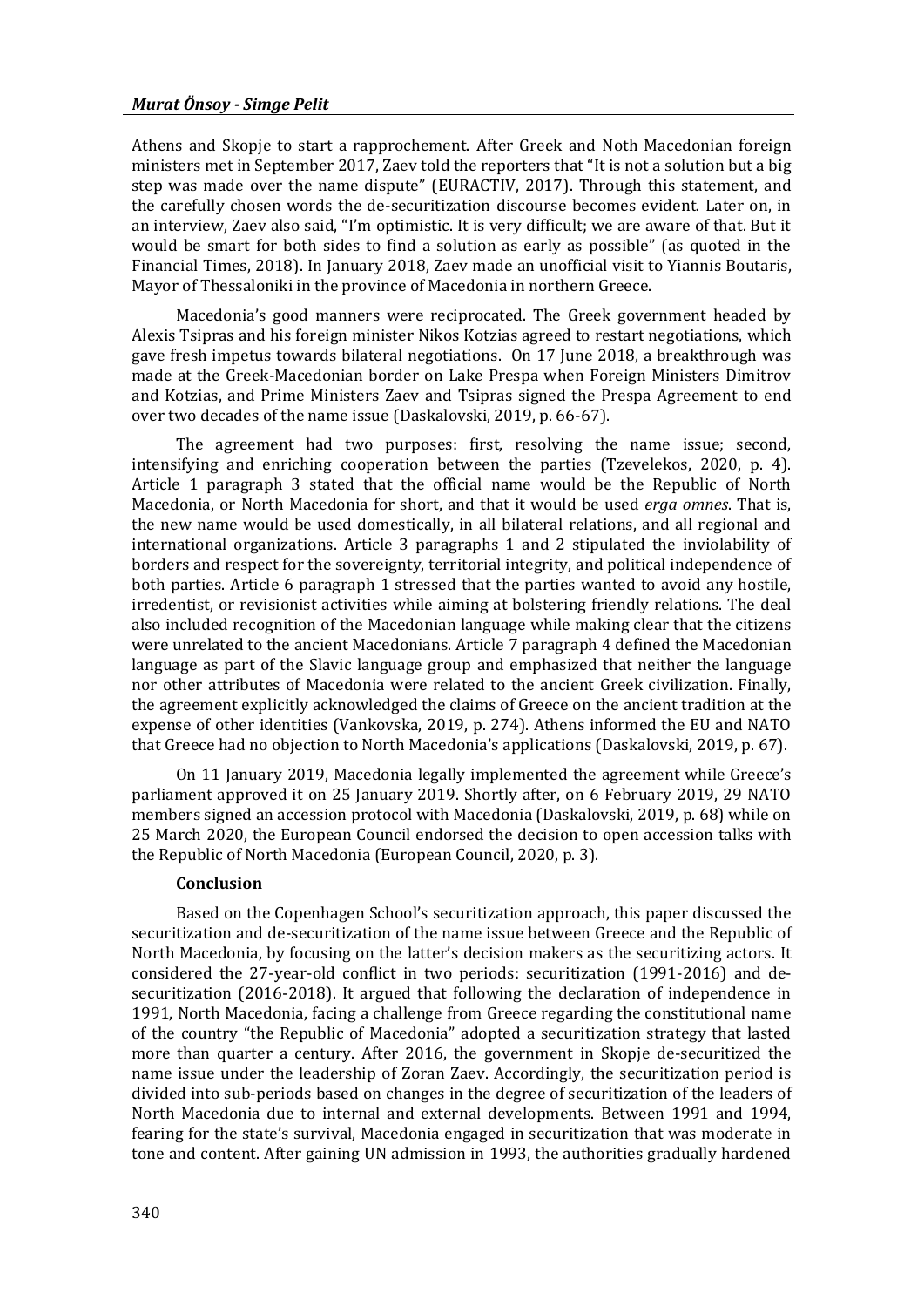the tone of their securitization moves until the aftermath of the 1998 general elections. From the late 1990s until 2006, Macedonia softened its tone again as the country nearly slid into civil war in 2001, and continued to behave like a good international citizen to benefit from its moves towards European and NATO integration. This moderate securitization period ended in 2006 with the election of right-wing nationalist Nikola Gruevski, who adopted a tough rhetoric towards Greece. His tough securitization coincided with turmoil in North Macedonia caused by both the Eurozone crisis and Greece's veto of countries NATO and EU membership in 2008 and 2009, respectively. During the prolonged securitization of the name issue, none of the attempts to resolve the conflict was effective and the conflict remained as a protracted one until the second half of the 2010's. Finally, de-securitization of the dispute started in 2016 following Zoran Zaev's election victory. Under Zaev's leadership, North Macedonia stopped treating the issue as an emergency and shifted to using normal bargaining tools.

#### **REFERENCES**

- BALALOVSKA, K. (2004). "Between 'the Balkans' and 'Europe': A Study of the Contemporary Transformation of Macedonian Identity". *Journal of Contemporary European Studies*. XII/2: 193-214.
- BUZAN, B. O. WÆVER (2003). *Regions and Powers*. Cambridge: Cambridge University Press.
- BUZAN, B. et al. (1998). *Security A New Framework for Analysis*. Lynne Rienner Publishers.
- CRAVEN, M. C. (1995). "What's in Name-The Former Yugoslav Republic of Macedonia and Issues of Statehood". *Australian Year Book of International Law.* XV: 199-240.
- EMMERS, R. (2013). "Securitization". *Contemporary Security Studies.* (ed. Alan Collins). Oxford University Press: 131-160.
- FIDANOVSKI, K. (2018). "What's in a Name? Possible Ways Forward in the Macedonian Name Dispute". *Slovo*. XXXI/1: 18-44.
- FLOUDAS, D. A. (2002). "Pardon ? A Conflict for a Name ? FYROM's Dispute with Greece Revisited". *The New Balkans: Disintegration and Reconstruction*. (ed. G.A. Kourvetaris et al.). New York: Columbia University Press: 85-114.
- GRAAN, A. A. TAKOVSKI (2017). "Learning from Skopje 2014: Architectural Spectacle in the 21st Century". *LA+ Interdisciplinary Journal of Landscape Architecture*. V: 66-73.
- GUZZINI, S. (2011). "Securitization as a Causal Mechanism". *Security Dialogue.* XLII/4-5: 329-341.
- JANO, D. (2009). "Aspects of Security "Dilemma" What We Have Learned from the Macedonian Case". *Perceptions*. XIV (Spring-Summer 2009): 73-90.
- JOSEPH, E. P. O. VANGELOV (2018). "Breakthrough in the Balkans: Macedonia's New Name". *Survival*. LX/4: 37-44.
- KOFOS, E. (2001). "Greek Policy Considerations over FYROM Independence and Recognition". *The New Macedonian Question.* (ed. J. Pettifer). Palgrave Macmillan: 226-262.
- LAMOVSKA, S. (2012). *Security Is What the State Makes of It: The Greece - Macedonia Name Dispute.* Budapest Hungary Central European University. (Unpublished Graduate Thesis).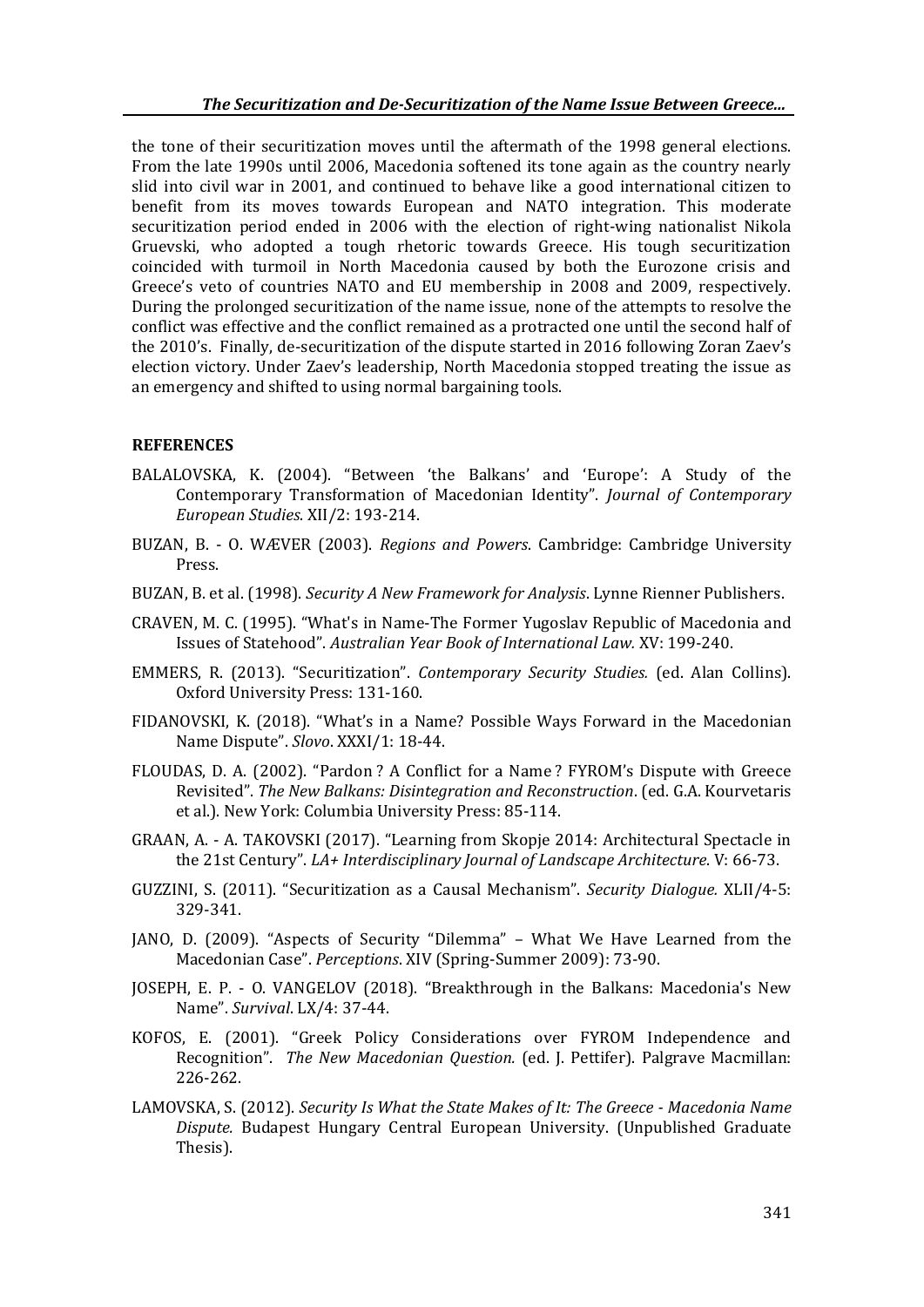- MAVROMATIDIS, F. (2010). "The Role of the European Union in the Name Dispute between Greece and FYR Macedonia". *Journal of Contemporary European Studies*. XVIII/1: 47-62.
- PETTIFER, J. (2001). *The New Macedonian Question*. Palgrave Macmillan.
- PHILLIPS, J. (2004). "Macedonian Independence and Affirmation, 1990-1999". *Macedonia Warlords and Rebels in the Balkans*. (ed. John Phillips). I. B. Tauris: 1-223.
- ROSSOS, A. (2008). *Macedonia and the Macedonians*. Hoover Institution Press.
- STAWOWY KAWKA, I. (2008). "The Greco-Macedonian Dispute Over the Name of The Republic of Macedonia". *Politeja*. X/1: 223-240.
- STEFOSKA, I. D. STOJANOV (2017). "A Tale in Stone and Bronze: Old/New Strategies for Political Mobilization in the Republic of Macedonia". *Nationalities Papers*. XLV/3: 356-369.
- TZIAMPIRIS, A. (2005). "The Name Dispute in the Former Yugoslav Republic of Macedonia after the Signing of the Interim Accord.". *Athens-Skopje: An Uneasy Symbiosis (1995- 2002)*. (ed. Evangelos Kofos-Vlasis Vlasidis). Athens: ELIAMEP: 225-252.
- TZIAMPIRIS, A. (2012). "The Macedonian Name Dispute and European Union Accession". *Southeast European and Black Sea Studies*. XII/1: 153-171.
- UN, Official Records of the General Assembly, Sixty Second Session, 4th Plenary Meeting, doc. A/62/PV.4.
- VANGELI, A. (2011). "Nation-Building Ancient Macedonian Style: The Origins and the Effects of the So-Called Antiquization in Macedonia". *Nationalities Papers: The Journal of Nationalism and Ethnicity*. XXXIX/1: 13–32.
- VANKOVSKA, B. (2010). "David vs. Goliath: Macedonia's Position(s) in the 'Name Dispute' with Greece". *Südosteuropa*. LVIII/3: 436-467.
- VANKOVSKA, B. (2019). "The Prespa Agreement, Ethnicity and Nationality". *Годишен зборник на Филозофскиот факултет/The Annual of the Faculty of Philosophy in Skopje*.
- VOYNOV, A. (2019). *The Resolution of the Macedonian Name Dispute: A Study of the Factors That Led to the Signing of the Prespa Agreement*. Leiden: University of Leiden. (Unpublished Graduate Thesis).
- XHELADINI, F. (2016). "Securitization as Policy Choice: Macedonian Case". *European Journal of Interdisciplinary Studies*. II/2: 97-102.

#### **Internet Resources**

BIRN (2015). "Macedonia PM Accused of Large-Scale Wire-Tapping". Accessed on: 04.03.2022.

https://balkaninsight.com/2015/02/09/eavesdropping-bombshell-explodes-inmacedonia/

Commission of The European Communities (2005). "Commission Opinion on the Application from the Former Yugoslav Republic of Macedonia for Membership of the European Union. COM (2005) 562 Final". Accessed on: 09.01.2005.

http://eurlex.europa.eu/LexUriServ/LexUriServ.do?uri=COM:2005:0562:FIN:EN:PD F.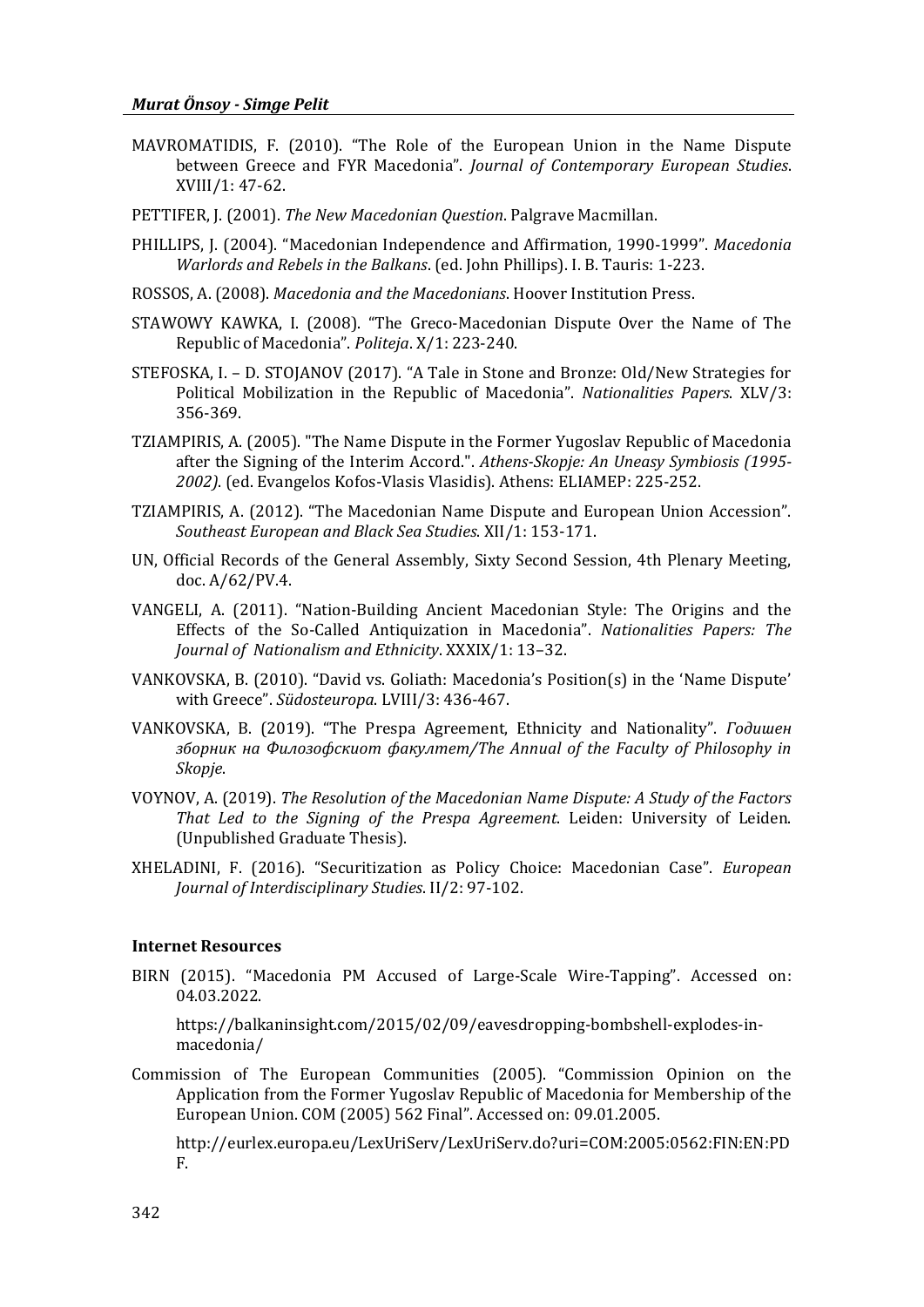Commission of The European Communities (2007). "The Former Yugoslav Republic of Macedonia 2007 progress report. 06.11.2007 COM (2007) 663 final". Accessed on: 04.03.2022.

[http://ec.europa.eu/enlargement/pdf/key\\_documents/2007/nov/fyrom\\_progress\\_](http://ec.europa.eu/enlargement/pdf/key_documents/2007/nov/fyrom_progress_reports_en.pdf) [reports\\_en.pdf](http://ec.europa.eu/enlargement/pdf/key_documents/2007/nov/fyrom_progress_reports_en.pdf)

COWAN, J. K. (2000). *Macedonia: The Politics of Identity and Differenc*. Pluto Press. Accessed on: 09.01.2005.

<https://doi.org/10.2307/j.ctt18fsbkm>

DANFORTH, L. M. (1993). "Claims to Macedonian Identity: The Macedonian Question and the Breakup of Yugoslavia". *Anthropology Today*. IX/4: 3-10. Accessed on: 09.01.2005.

<https://www.jstor.org/stable/2783448>

DASKALOVSKI, Z. (2019). "Republic of Macedonia or North Macedonia?". *Insight Turkey*. XXI/2: 63-74. Accessed on: 04.03.2022.

<https://www.jstor.org/stable/10.2307/26776074>

EU OBSERVER. (2010). "Macedonia sends anti-Nato ambassador to Nato".: Accessed on: 07.03.2022.

https://euobserver.com/news/30603

Euractiv (2017). "Macedonia says 'big step' made in name row with Greece". Accessed on: 10.03.2022.

[https://www.euractiv.com/section/enlargement/news/macedonia-says-big-step](https://www.euractiv.com/section/enlargement/news/macedonia-says-big-step-made-in-name-row-with-greece/)[made-in-name-row-with-greece/](https://www.euractiv.com/section/enlargement/news/macedonia-says-big-step-made-in-name-row-with-greece/)

European Council (2020). "Council Conclusions on Enlargement and Stabilisation and Associatio Accessed on: 04.03.2022.

<https://data.consilium.europa.eu/doc/document/ST-7002-2020-INIT/en/pdf>

Financial Times (2018). "Macedonia Close to Solving Name Dispute with Greece, PM Says". Accessed on: 12.03.2022.

https://www.ft.com/content/aac1f298-1bd5-11e8-aaca-4574d7dabfb6

Interim Accord, Greece-Fyrom, Oct. 13, 1995.

[https://peacemaker.un.org/sites/peacemaker.un.org/files/MK\\_950913\\_Interim%2](https://peacemaker.un.org/sites/peacemaker.un.org/files/MK_950913_Interim%20Accord%20between%20the%20Hellenic%20Republic%20and%20the%20FYROM.pdf) [0Accord%20between%20the%20Hellenic%20Republic%20and%20the%20FYROM](https://peacemaker.un.org/sites/peacemaker.un.org/files/MK_950913_Interim%20Accord%20between%20the%20Hellenic%20Republic%20and%20the%20FYROM.pdf) [.pdf](https://peacemaker.un.org/sites/peacemaker.un.org/files/MK_950913_Interim%20Accord%20between%20the%20Hellenic%20Republic%20and%20the%20FYROM.pdf)

International Court of Justice (2010). "Counter Memorial of Greece, 19 January 2010". Accessed on: 04.03.2022.

<https://www.icj-cij.org/public/files/case-related/142/16356.pdf>

International Court of Justice (2011). "Judgement. Application of the Interim Accord of 13 September 1995 (The Former Yugoslav Republic of Macedonia v. Greece)". Accessed on: 04.03.2022.

<https://www.icj-cij.org/files/case-related/142/142-20111205-JUD-01-00-EN.pdf>

International Crisis Group (ICG) (2001). "Macedonia's Name: Why the Dispute Matters and How to Resolve It, 10 December 2001, No. 122". Accessed on: 04.03.2022.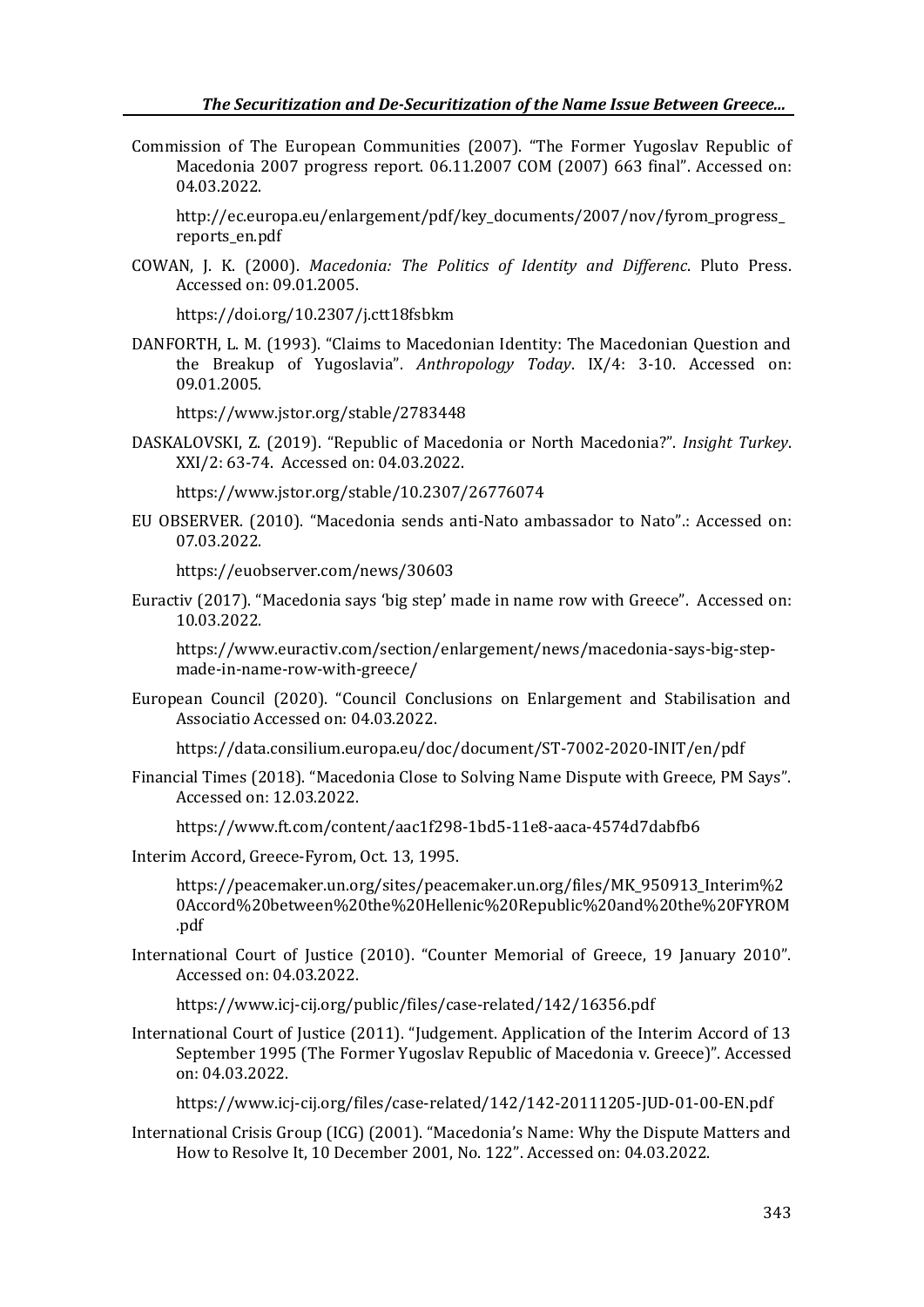https://www.crisisgroup.org/europe-central-

asia/balkans/macedonia/macedonias-ame-why-dispute-matters-and-how-resolveit

International Crisis Group (ICG) (2009). "Macedonia's Name: Breaking the Deadlock, 12 January 2009, Europe Briefing No. 52". Accessed on: 04.03.2022.

https://www.files.ethz.ch/isn/95305/b52\_macedonias\_name.pdf

KALAMPALIKIS, N. (2020). "A Lasting Symbolic National Threat: The Dispute Over the Name Macedonia". *Societies Under Threat. Frontiers in Sociology and Social Research.* (eds. D. Jodelet-J.Vala-Drozda Senkowska). Springer. Accessed on: 04.03.2022.

[https://doi.org/10.1007/978-3-030-39315-1\\_9](https://doi.org/10.1007/978-3-030-39315-1_9)

KOFOS, E. (1986). "The Macedonian Question: The Politics of Mutation". *Institute for Balkan Studies*. XXVII: 157-172. Accessed on: 04.03.2022.

<https://ojs.lib.uom.gr/index.php/BalkanStudies/article/download/2143/2167>

KONESKA, C. (2019). "The Macedonia Name Dispute". *Insight Turkey*. XXI/2: 51-62. Accessed on: 04.03.2022.

<https://www.jstor.org/stable/10.2307/26776073>

LOIZIDES, N. (2020). "Symbolic Right-Sizing and Balkan Nationalisms: The Macedonia Name Dispute and the Prespa Agreement". *Irish Political Studies.* XXXV/3: 492-508. Accessed on: 04.03.2022.

https://doi.org[/10.1080/07907184.2020.1816392](https://doi.org/10.1080/07907184.2020.1816392)

MACEDONIAN HERITAGE: A TIMELINE OF RECENT EVENTS CONCERNING THE MACEDONIAN ISSUE, Accessed on: 17.03.2022.

<http://www.macedonian-heritage.gr/timeline.html>

MACEDONIAN INFORMATION AGENCY (2007). "Prime Minister Gruevski's Statement on Nimetz's Draft-Framework of Understanding". Accessed on: 12.03.2022.

http://www.mia.com.mk/default.aspx?vId+29113595&lId=2 .

MANZINGER, K. (2020). "How Do You Want Me to Address You? - The Macedonian Name Dispute Resolved". *Acta Universitatis Sapientiae, European and Regional Studies*. XVII/1: 7-28. Accessed on: 04.03.2022.

<https://doi.org/10.2478/auseur-2020-0001>

NATO (2008). "Bucharest Summit Declaration - Issued by the Heads of State and Government participating in the meeting of the North Atlantic Council in Bucharest on 3 April 2008". Accessed on: 04.03.2022.

[https://www.nato.int/cps/en/natolive/official\\_texts\\_8443.htm](https://www.nato.int/cps/en/natolive/official_texts_8443.htm)

Open Society Foundation (OSF) (2019). "North Macedonia: What's Next?". Accessed on: 21.03.2022.

https://www.opensocietyfoundations.org/publications/north-macedonia-what-snext

PARKAS, C. C. (1997). "The United States, Greece, and the Macedonian Issue: The Tito Legacy That Haunts the Southern Balkans". *World Affairs*. CLIX/3: 103-108. Accessed on: 04.03.2022.